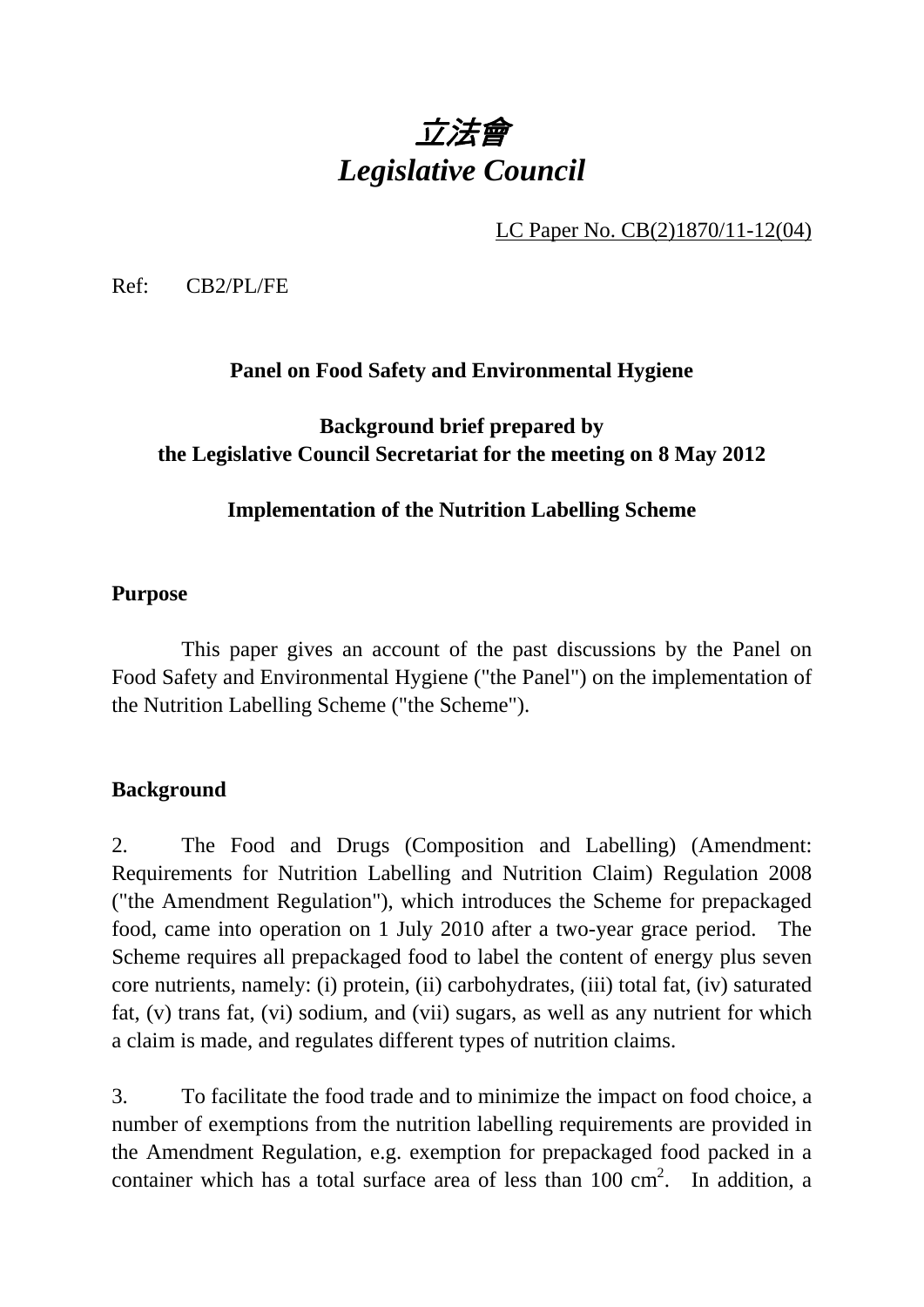small volume exemption ("SVE") scheme has been introduced to exempt food products with annual sales volume of 30 000 units or below which do not carry nutrition claims. Food manufacturers/importers need to apply to the Director of Food and Environmental Hygiene ("DFEH") for SVE, which is subject to conditions set by DFEH, including the requirement of monthly reporting of sales volume at the importer's/manufacturer's level. Traders will be notified when the sales volume has reached 70% of the 30 000 level, and once the sales volume exceeds the limit, i.e. 30 000 units per year, all food items currently being put on the market will have to be labeled in accordance with the legal requirements within 30 days. Sales volume refers to those at the manufacturer or importer level, i.e. number of units that were sold to the retailers or distributors, and does not refer to those actually sold out by the retailers to the ultimate consumers.

#### **Past discussions by the Panel**

4. The Panel was briefed at its meeting on 12 July 2011 on the implementation of the Scheme since it came into operation on 1 July 2010.

#### Taste claims of food

5. Members expressed grave concerns that some prepackaged food claiming "less sweet" actually contained high amount of sugars. To prevent consumers from being misled by such taste claims, members suggested that "taste" of food be defined in the legislation. According to the Administration, given that the sense of taste depended on subjective factors of human feelings perception, it had been thoroughly discussed during the scrutiny of the Amendment Regulation and agreed that it could not be defined in the legislation the claims of such perceived taste. Education on taste claims such as "less sweet" and "light fat" were covered in the public education and publicity programmes. With the intensive public education and publicity activities, the public would understand how to make use of the information in nutrition labels to make healthier food choices. The Administration stressed that it would ensure the accuracy of nutrition labels and nutrition claims of food products by carrying out inspections and taking samples for chemical analysis.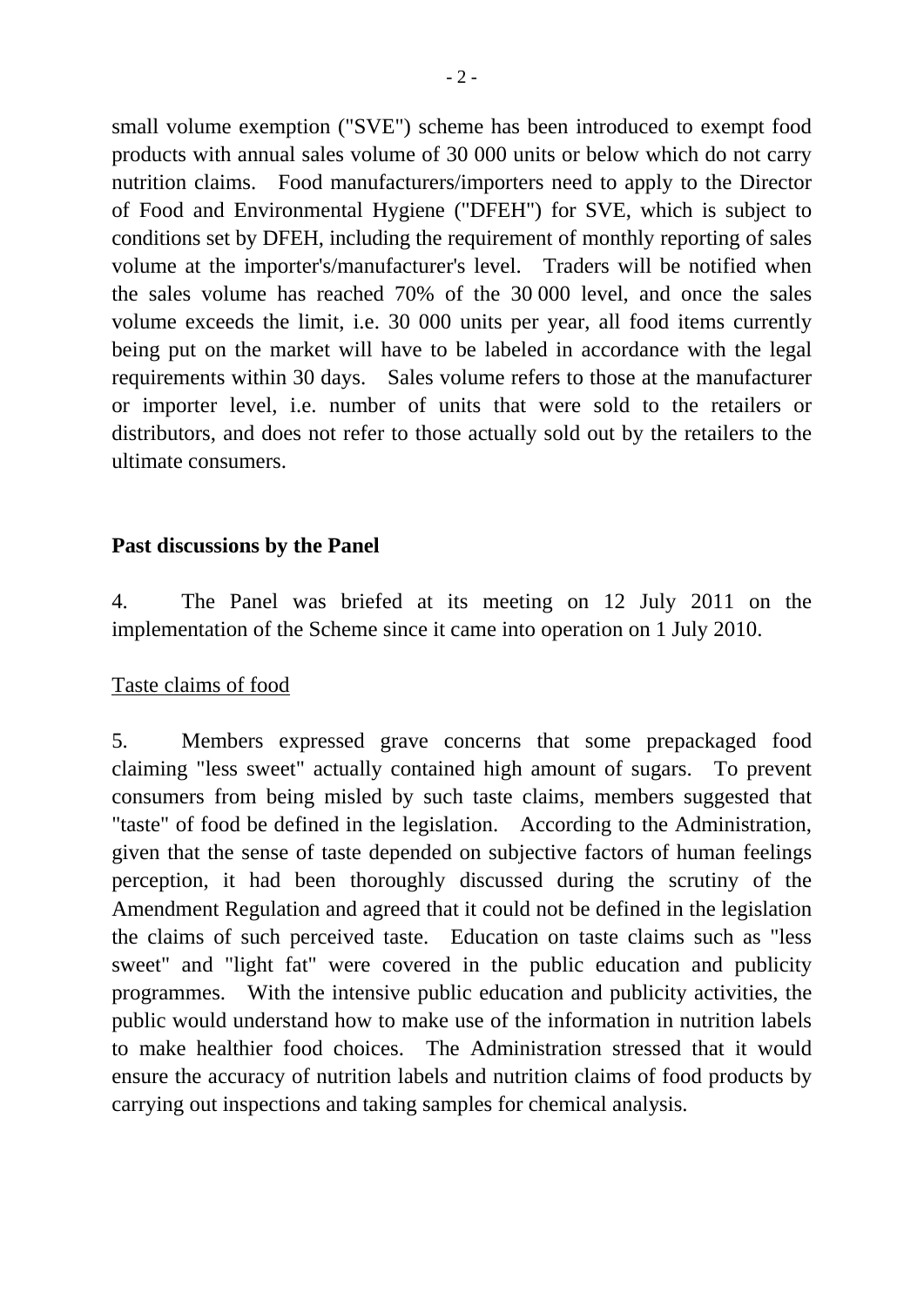## Prosecutions and enforcement actions against non-compliant cases

6. Regarding the query on why there had been no prosecution cases since the implementation of the Scheme, the Administration advised members that as at 24 June 2011, the Centre for Food Safety ("CFS") had checked 16 245 prepackaged food products with 111 found not complying with the Scheme. Of the 111 non-compliant cases, 47 were found without either nutrition labels or complete "1+7" core nutrients label and 33 were found to be inaccurate in the nutrition labels and nutrition claims after chemical analysis. Where such irregularities were identified, CFS would issue letters to the traders concerned requiring explanations within 21 days. If their explanations were not accepted by CFS, warning letters would be issued requiring actions to comply with the requirements of the Scheme within 60 days. For traders who failed to do so, CFS would initiate prosecution. Nevertheless, the trade had been co-operative so far, and thus no prosecution had been mounted.

7. On whether there was sufficient manpower to support enforcement, members were advised that CFS had deployed staff to conduct inspections in retail outlets including hawkers to undertake enforcement actions since the implementation of the Scheme on 1 July 2010.

## The 21-day enquiry period

8. There was a strong call for retaining the 21-day enquiry period so that the traders concerned could be allowed more time to look into the matter before the food product in question was required to be withdrawn from the shelves. As supermarkets would not allow the food products for which warning letters had been issued by the Food and Environmental Hygiene Department to remain on shelves, members took the view that the 21-day enquiry period was necessary for the trade to verify the test result from the Administration.

9. The Administration advised members that the trade had been consulted before the implementation of the Scheme, and it was agreed that the 21-day enquiry period would be arranged as a flexible enforcement measure for traders to explain any irregularities identified in the first year of the implementation of the Scheme. As the Scheme had been operated for one year, the Administration considered that the trade was already familiar with the statutory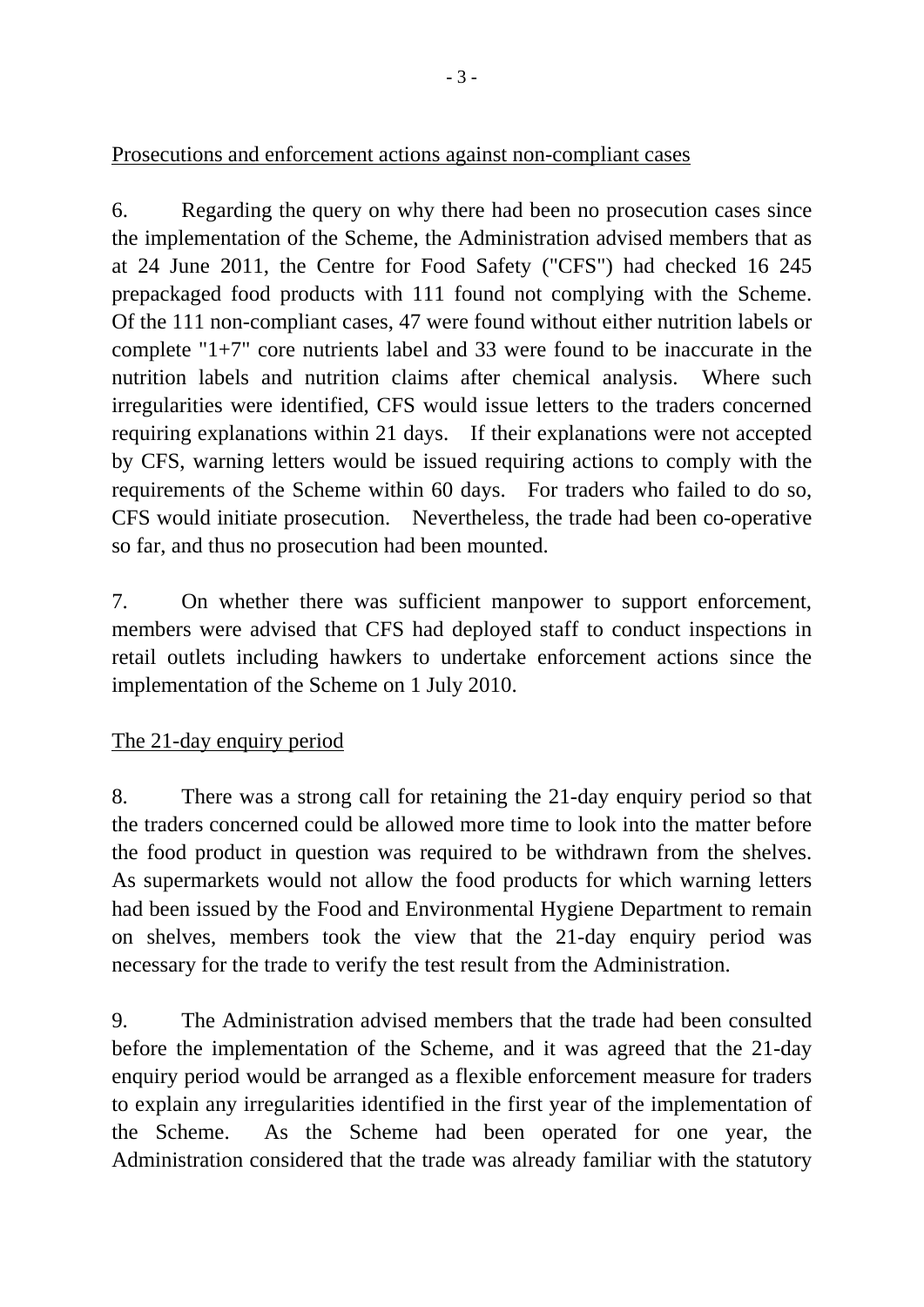requirements. The 21-day enquiry period was thus no longer necessary, and CFS should issue a warning letter to the trader concerned upon detection of irregularity. This practice would also be consistent with the enforcement actions taken against other non-compliant cases relating to general-labelling. The Administration pointed out that strong response from the trade to such arrangement had not been received.

10. To facilitate the trade's compliance with the Scheme, members requested the Administration to reconsider retaining the 21-day enquiry period, and suggested including those 21 days into the grace period of 60 days.

## Food choices for consumers

11. While commending the Administration for its efforts in promoting and implementing the Scheme, members queried whether the Scheme had reduced the food choices for consumers, particularly those for people with allergies. Members were advised that an independent consultant was commissioned to find out the quantity of different types of prepackaged food products available in various retail outlets before and after the commencement of the Scheme. The consultant had completed the fieldwork of the last phase of the survey project in April 2011 and was analyzing the data collected. The preliminary figures obtained from the survey showed that the food choices had increased since the implementation of the Scheme. The survey was expected to be completed in the second half of 2011. The Administration pledged to report to the Panel when the result was available.

12. Regarding the impact of the Scheme on food choices for people with allergies, the Administration advised members that according to the Chairman of The Hong Kong Allergy Association ("Allergy HK"), the Scheme had not brought a negative impact on food prices and choices for people with allergies. Allergy HK indicated that for people with food allergies, their food choices hinged on whether the food product contained substances that would cause allergy and its country of origin.

#### Food products sold by hawkers and trans fat in non-packaged food

13. Members sought clarification as to whether food products sold by hawkers, such as peanut candies, were regarded as prepackaged food and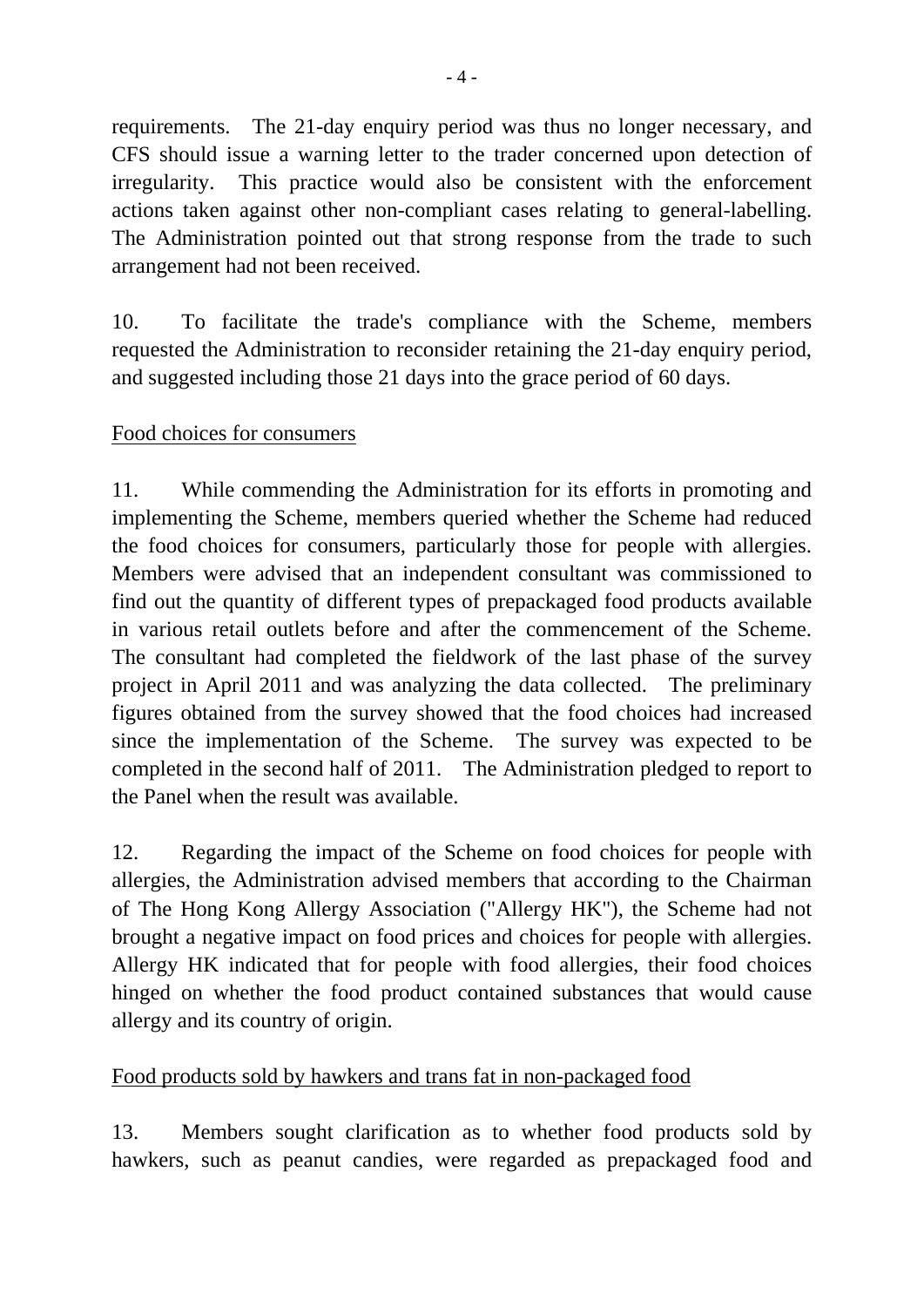regulated under the Scheme. The Administration pointed out that according to Regulation 4B(1) of the Food and Drugs (Composition and Labelling) Regulations (Cap. 132W), unless exempted, "prepackaged food shall be marked or labeled with its energy value and nutrient content in compliance with Part 1 of Schedule 5". Regulation 4B(5) further stipulated that "any nutrition claim made on the label of, or in any advertisement for, a prepackaged food shall conform to Part 2 of Schedule 5". Concerning the case of peanut candies sold by hawkers, the Administration explained that it depended on whether the food product concerned fulfilled the definition of prepackaged food under Cap. 132W. According to Regulation 2 of Cap. 132W, "prepackaged food meant any food packaged, whether completely or partially, in such a way that (a) the contents could not be altered without opening or changing the packaging; and (b) the food was ready for presentation to the ultimate consumer or a catering establishment as a single food item".

14. Noting that the Scheme had already covered the prepackaged food with trans fat, members raised concern as to whether there would be a mechanism enabling consumers to become aware of the amount of trans fat that they would take in from non-prepackaged food. The Administration advised members that CFS had set up two working groups to develop two sets of guidelines for the trade to promote manufacturing foods containing low levels of sodium, sugar and fat (including trans fat). The Administration was of the view that thorough discussion and consideration would be required on whether more information could be provided about the amount of trans fat in non-prepackaged food at the levels of retailers and food service establishments, as well as the feasibility and coverage of food labeling scheme for trans fat. Though there was an overseas example in the United States where trans fat had been banned from restaurants in the New York City, it was difficult for restaurants in Hong Kong to indicate in their menus the amount of trans fat contained in the food they sold given that there was a wide variety of dishes in Hong Kong.

## SVE Scheme

15. As regards members' concern as to how to verify the annual sales volume of food products applying SVE, the Administration explained that apart from the requirement of monthly reporting of sales volume at the importer's and manufacturer's level, site inspection at importers and retailers would also be conducted by CFS on the food products applying for SVE. Retailers might be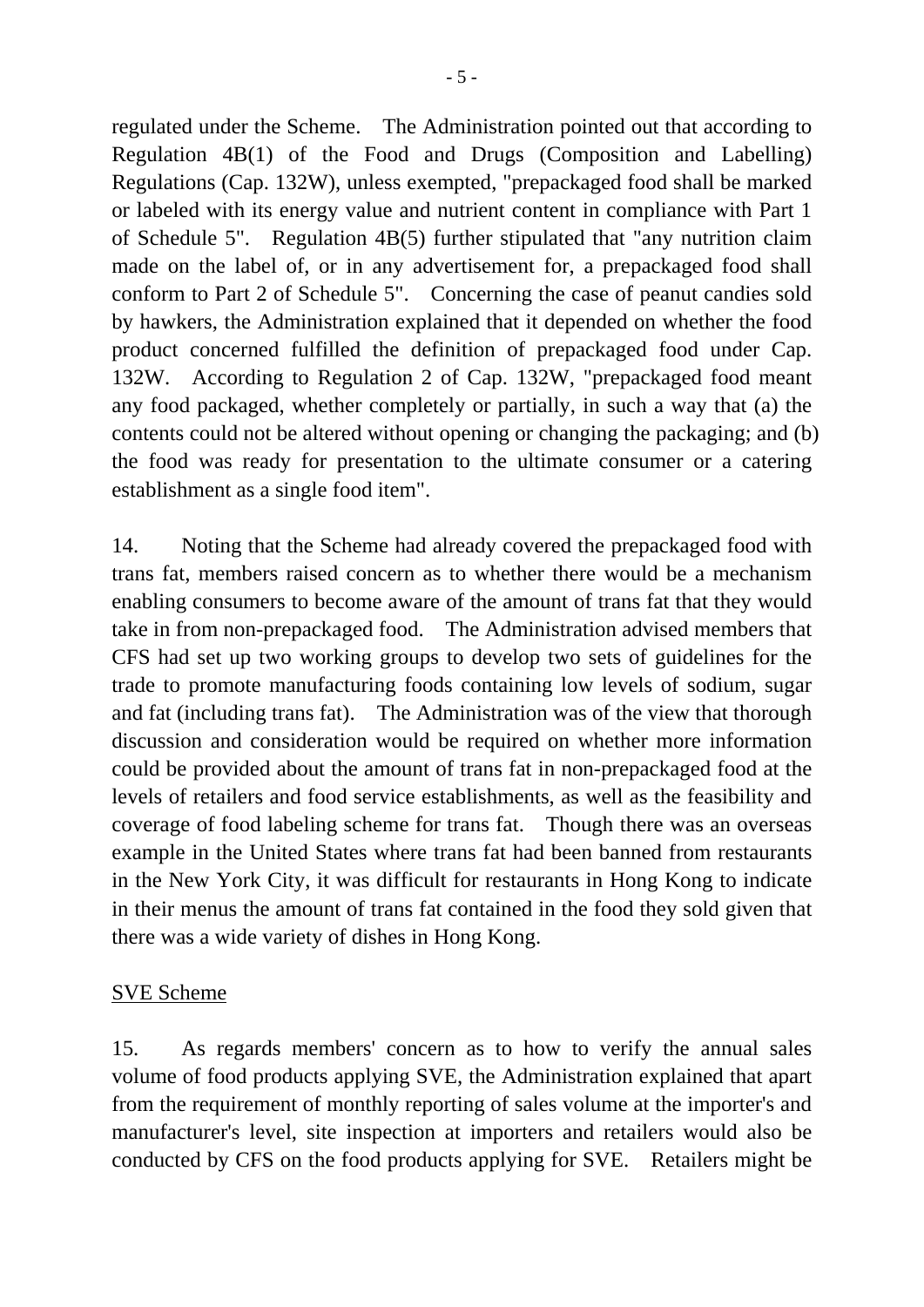requested to provide receipts for verification. The Administration would further explore with the trade on how to increase the transparency of the SVE Scheme with a view to facilitating traders to keep track of the sales volume of their food products.

#### **Relevant papers**

16. A list of the relevant papers on the Legislative Council website is in the **Appendix**.

Council Business Division 2 Legislative Council Secretariat 2 May 2012